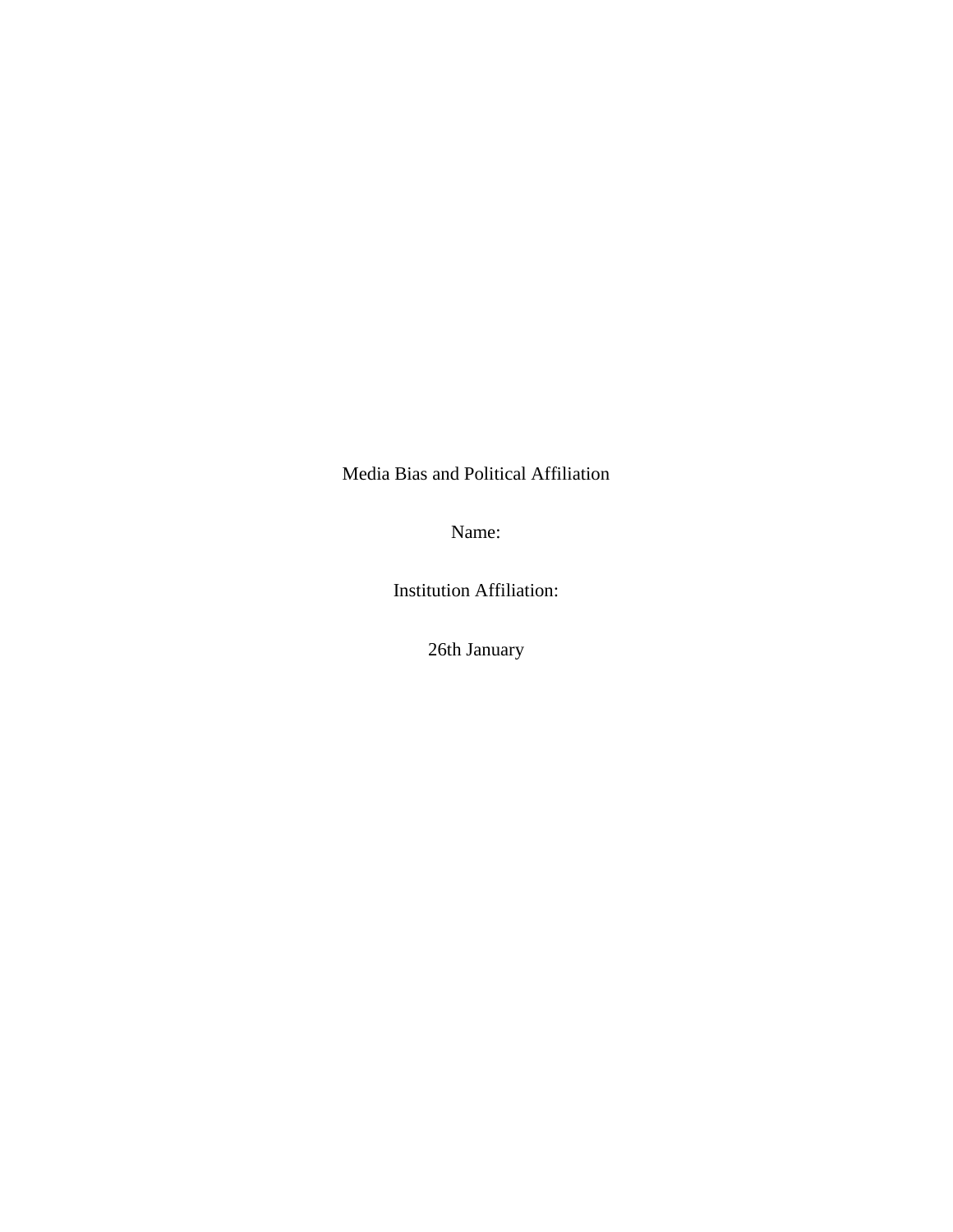## **Introduction**

The media bias in the United States is by all accounts an issue in the cutting edge of Americans' minds. A vast part of Americans, adding up to around 80 percent, say they don't believe the media and view it as both dishonest and biased. The uncertainty encourages question in the factuality of the news, and Nationals are left addressing how exact is the information they are accepting. In perspective of this, the article by Levendusky and Keaney do concur that the media is inclined on political affiliations. An implicit expression refers to expressions that are implied and proposed while explicit expressions refer to statements expressed detail and in detail, ruling out disarray or uncertainty. This paper will examine both articles with the perspective of talking about their arguments. This paper will discuss both articles with the view of discussing their arguments. Given this, we will study that Kiener's arguments prove to be implicit since it lacks proper study that will support the arguments. However, Levendusky's study proves to be explicit in that the study is supported by an empirical study.

## **Point-to-point Analysis**

The article "Media Bias" by Keaney, highlighted in CQ Researcher, talks about the perspectives of media bias from liberals and conservatives and how late innovation and changing laws influence the view of biases. Also, the article talks about how news coverage standards have changed in US history and the argument for and against objectivity in the news. Conservatives accept there is a media bias, and that the inclination is to a great extent inclined for the opposition party. The Republican Party has made cases for quite a long time that the press has been favoring for the liberal or Democratic Party ( Kiener, 2013).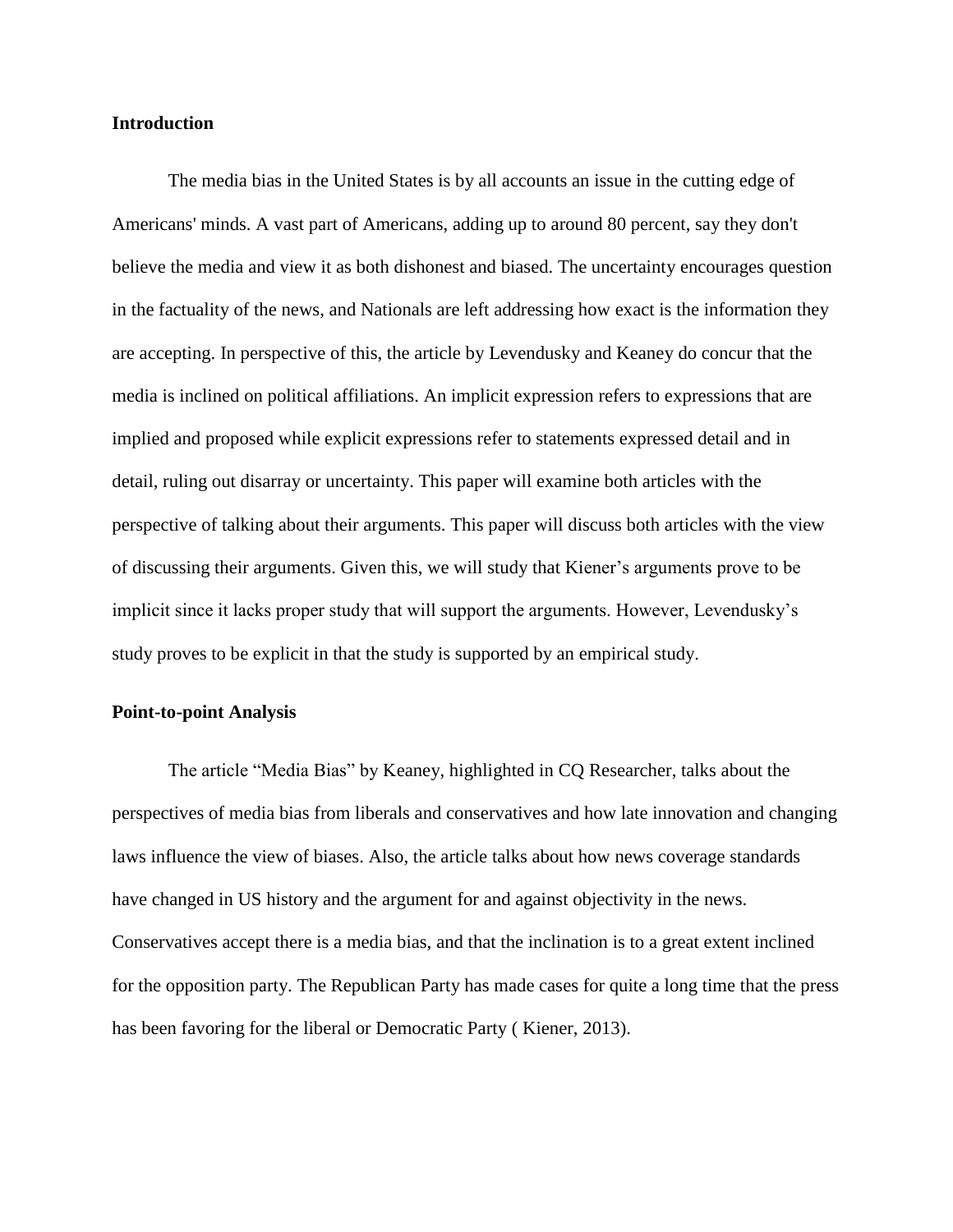The article by Levendusky investigates the media's part in forming an impression of political polarization. The authors concentrate on daily papers, beginning by searching for the meaning of meaning of "polarization" in midterm and presidential race years in the vicinity of 2000 and 2012. Later they directed trials by requesting that participants of the study give views on articles on various issues. The researcher examines the media's part on how it divides peoples' comments in a country, the way new consumers change their particular positions and how they react to individuals from the other party.

## **Analysis: Keaney article**

The Keaney article uses analogy or comparisons in expressing ideas. For example, Jack Shafer, Reuter's media commentator, supports objectivity and agrees that bias causes different conclusions; along these lines, writers ought to be objective keeping in mind the end goal to convey unbiased information to general society. Still, there was a news coverage history educator, Eric Alterman, who argues that if there is objectivity, then there is no bias towards the truth. As a result, there can't be an unmistakable conclusion. Hence, given the above, it is seen that there are contradictory statements

The Keaney article has a doubtful tone that lacks a convincing conclusion whereby a person can agree entirely. This is because many journalists throughout the paper have many ideas on how bias should be defined and how it should be handled. The article suggests that the fundamental issue about media making progress toward objectivity among individuals is the conviction there is such thing as an objectivity that prompts to the truth. As a result, the media should report on both sides. However, regardless of whether news coverage turns out to be objective or not, the arguments highlighted by the article is for the best of the general population.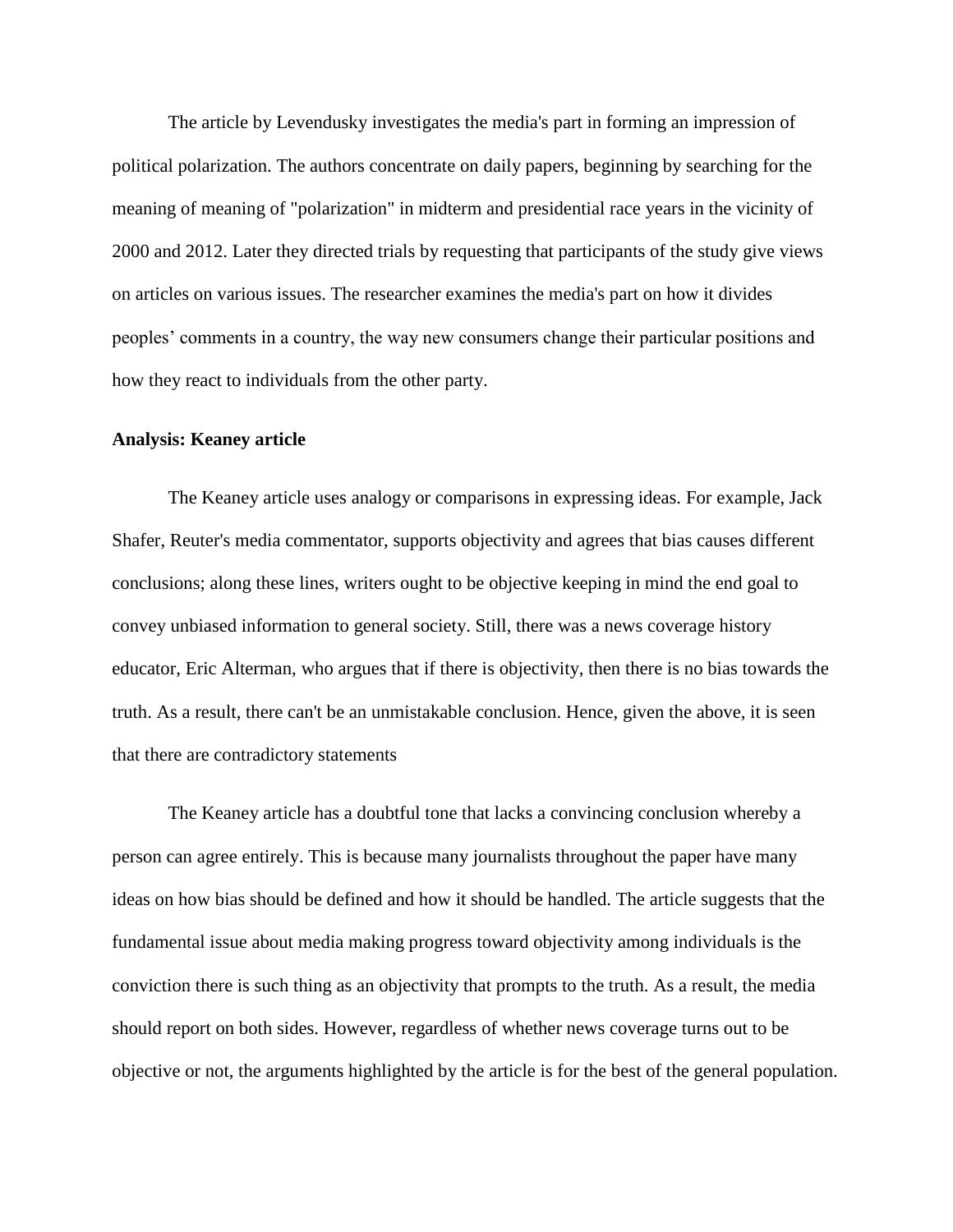Hence, the implicit expressions have not necessarily concluded a robust solution but have instead left the reader to be a wild guess on media bias.

#### **Analysis: Levendusky Article**

In the article, research was directed by over a specific period. This examination included gathering information and investigation. The results were decisively and persuaded. Levendusky examined and presumed that media scope of polarization increases the conviction among voters that the electorate is biased. This was because the media bias made the voters hate the opposition opinions and convince themselves that their opinions are great. In light of these sentiments that the society is biased, voters relax their positions, trying to compromise so that individuals would consider them to be more moderate (Levendusky& Malhotra, 2016)

Voters are aware of polarization, and as a result, they tend to hate voters with opposing views and would consider them to be a part of the opposing party. That leads voters to react all the more with most of them taking the hatred on a personal level. Thus, the paper has expressed without a doubt on the subject of polarization. The arguments are clear and straightforward.

## **Conclusion**

Despite the fact that media bias is not a correct science, the Keaney article infers that a vast part of Americans doesn't believe the media. Alongside a greater part of the population, liberal and conservatives do trust that media is biased. This pattern of biased left-wing conservative news coverage in the media has just enhanced with the new technology and new legal laws. The Levendusky article has clearly expressed that media polarization made the voters hate the opposition opinions and convince themselves that there's great. In support with this are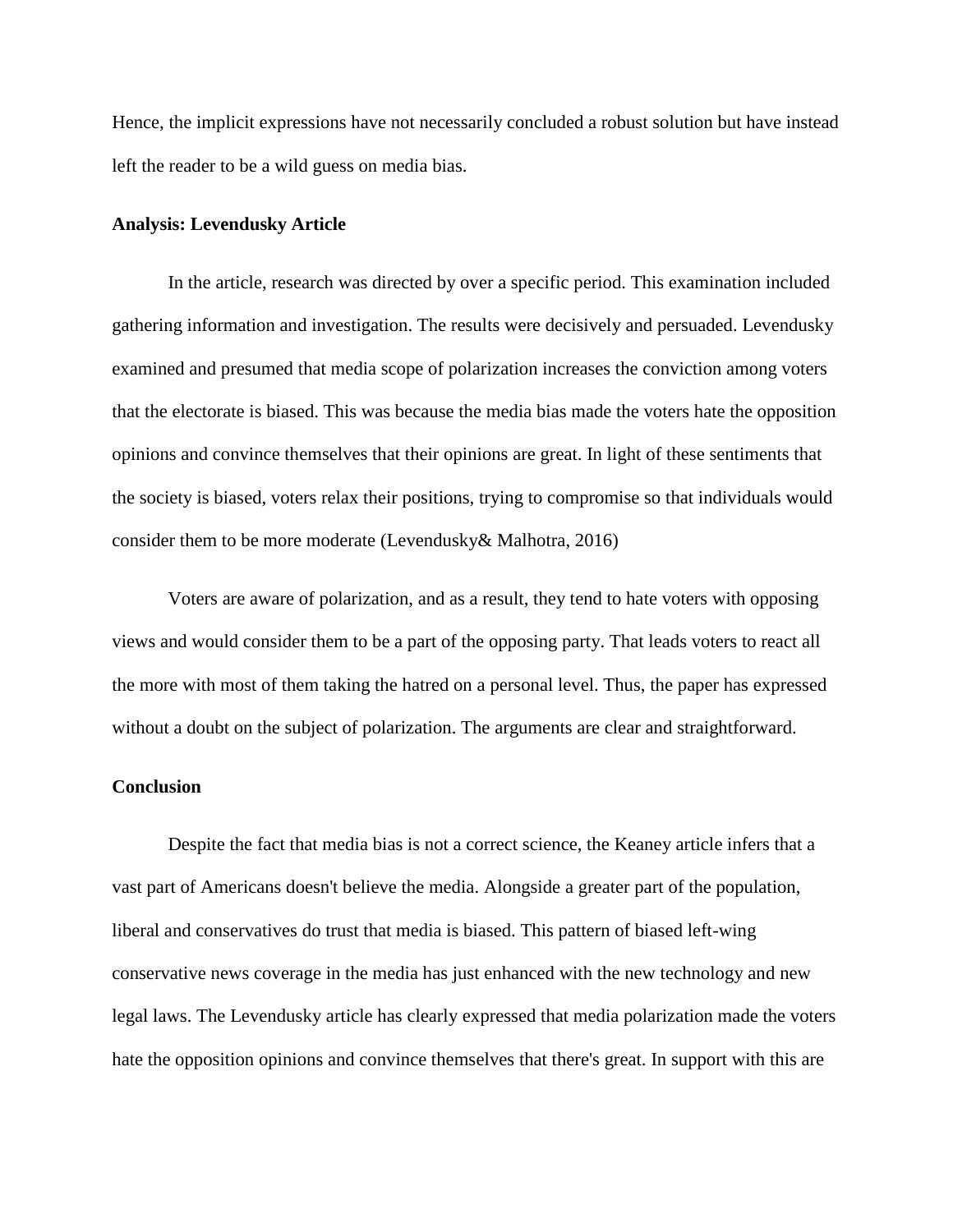data that was collected during the period. Thus, the expressions all through the article have used a clear tone directly expressing the subject matter (Stroud & Lee, 2014).

History demonstrates that media bias has changed throughout the years, and will keep on changing. There are numerous arguments if the media ought to return to being objective or whether there should be no restrictions. Media and its bias have changed all through and will keep on changing as the nation keeps on developing.